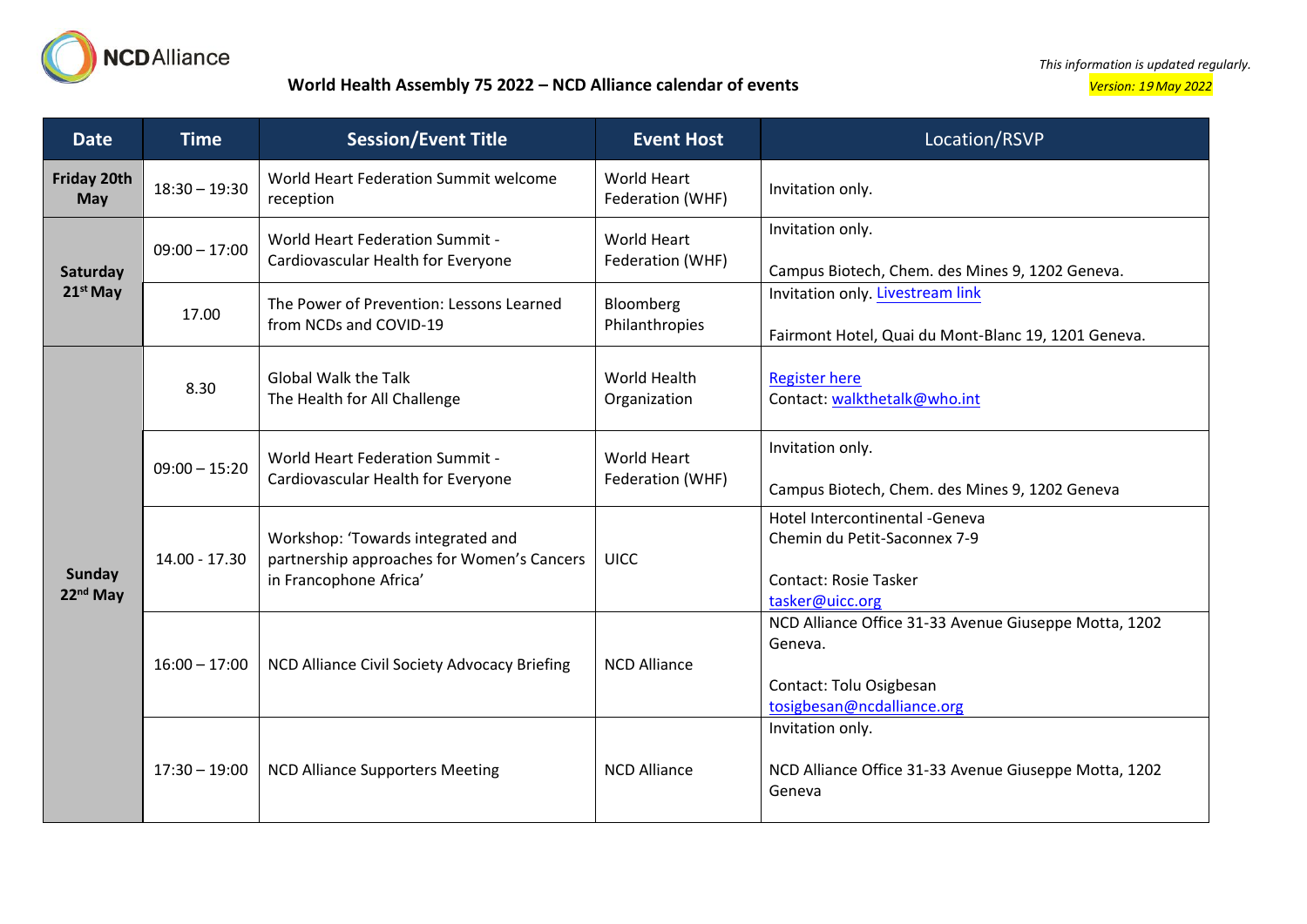

|                           |                 |                                                                                                                                   |                                                                                                           | Contact: Vanessa Uriarte                                                                                                                          |
|---------------------------|-----------------|-----------------------------------------------------------------------------------------------------------------------------------|-----------------------------------------------------------------------------------------------------------|---------------------------------------------------------------------------------------------------------------------------------------------------|
|                           |                 |                                                                                                                                   |                                                                                                           | vuriarte@ncdalliance.org                                                                                                                          |
|                           | $17:30 - 19:30$ | Periodic Table of Food Initiative - Unlocking<br>Food Composition to Revolutionise Food<br>Systems for Human and Planetary Health | American Heart<br>Association                                                                             | RSVP by May 18, 2022 to: ptfi@heart.org                                                                                                           |
|                           | $17.30 - 19.30$ | Launch Of the Access To Oncology Medicines<br>(ATOM) Coalition                                                                    | <b>UICC</b>                                                                                               | Invite only<br>Contact atom@uicc.org                                                                                                              |
|                           | $19:30 - 21:00$ | <b>NCD Alliance reception</b>                                                                                                     | <b>NCD Alliance</b>                                                                                       | Invitation only.<br>Hotel Intercontinental - Geneva<br>Chemin du Petit-Saconnex 7-9                                                               |
| <b>Monday</b><br>23rd May | $7.30 - 9.30$   | An Enabled, Fit-for-Purpose Health Workforce<br>for Africa                                                                        | Government of<br>Kenya, Amref Health<br>Africa                                                            | Register here                                                                                                                                     |
|                           | $10.00 - 11.00$ | Round table on Cancer Care                                                                                                        | <b>SIEMENS</b><br><b>Healthineers</b>                                                                     | Invitation only<br>Contact: eu-office.be@siemens-healthineers.com                                                                                 |
|                           | $8.00 - 11.00$  | Global Health Financing: Solidarity,<br>Sustainability and Closing the Gap                                                        | <b>Health Finance</b><br>Institute                                                                        | Hilton Geneva Hotel and Conference Centre.<br>Rte François-Peyrot 34, 1218 Le Grand-Saconnex<br>Register here                                     |
|                           | $12.00 - 14.00$ | Time to End RHD: From Promises to Action                                                                                          | WHF, Reach, WHO,<br>UNICEF, Ministry of<br>Health of Brazil, Fiji,<br>Kenya, Sudan,<br>Uganda, and Zambia | <b>Hybrid Event</b><br>Registration for in-person participation at the<br>Intercontinental Hotel, Geneva<br><b>Registration for virtual event</b> |
|                           | $12.30 - 14.00$ | NCDs in a Post-COVID World                                                                                                        | <b>Roche Global Access</b>                                                                                | Hotel Intercontinental - Geneva<br>Chemin du Petit-Saconnex 7-9<br><b>RSVP</b> here                                                               |
|                           | $14.00 - 15.30$ | NCD Alliance Leadership series meeting                                                                                            | <b>NCD Alliance</b>                                                                                       | Invitation only - NCDA Supporters.                                                                                                                |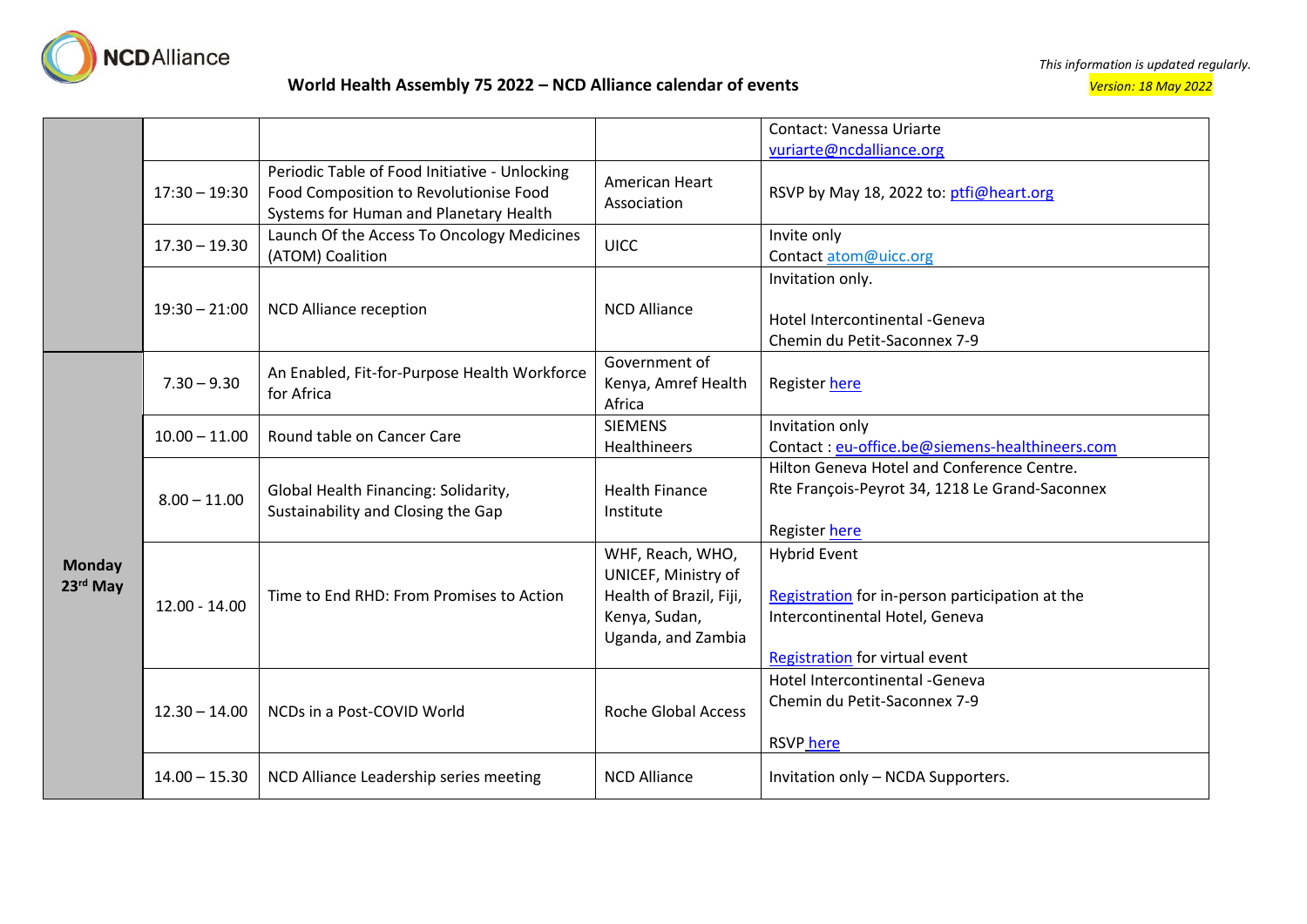

## **World Health Assembly 75 2022 – NCD Alliance calendar of events** *Version: 18 May 2022*

|                            | $17.30 - 19.30$                             | Tackling the Crisis of Acute<br>Malnutrition: Improving<br><b>Treatment Coverage</b>                                    | <b>International Rescue</b><br>Committee and<br><b>World Vision</b><br>International                                                | The Intercontinental Hotel and live-streamed<br><b>Register here</b>                                                                                                                        |
|----------------------------|---------------------------------------------|-------------------------------------------------------------------------------------------------------------------------|-------------------------------------------------------------------------------------------------------------------------------------|---------------------------------------------------------------------------------------------------------------------------------------------------------------------------------------------|
|                            | $17.30 - 20.30$                             | Strengthening Health Systems Through<br>Upscaling Surgical care: Overcoming the final<br>hurdle - Sustainable Financing | The Global Surgery<br>Foundation                                                                                                    | Ballroom A, Hotel Intercontinental -Geneva<br>Chemin du Petit-Saconnex 7-9<br>Register here                                                                                                 |
| <b>Tuesday</b><br>24th May | $07:15 - 08:30$                             | Seizing the opportunity: Overcoming key<br>barriers to success in obesity policy.                                       | World Obesity<br>Federation, WHO<br>and UNICEF                                                                                      | Invitation only.<br>Restaurant Vieux-Bois Avenue de la Paix 12, 1202 Geneva<br>Contact: rthompson@worldobesity.org                                                                          |
|                            | $08.00 - 10.00$                             | Universal Health Coverage and Eye Care:<br><b>Promoting Country Action</b>                                              | <b>International Agency</b><br>for the Prevention of<br><b>Blindness</b>                                                            | Hybrid breakfast side event at the at the Fairmont Hotel,<br>Geneva and Online. Register here                                                                                               |
|                            | $08:00 - 10.30$                             | Moving toward equity: Innovative<br>approaches to improve access to affordable<br>NCD medicines & products              | <b>PATH</b>                                                                                                                         | RSVP here by Thursday, May 19                                                                                                                                                               |
|                            | 15.00                                       | Advancing Fiscal Policies for Public Health                                                                             | <b>Global Health</b><br>Advocacy Incubator                                                                                          | Register here                                                                                                                                                                               |
|                            | $17:30 - 19:00$<br>followed by<br>reception | Building momentum on reducing unhealthy<br>diets and NCD prevention: Investments,<br>solutions, and best practice       | Barbados Ministry of<br>Health and Wellness,<br>NCD Alliance, World<br>Obesity Federation,<br>NCD Child, Vital<br><b>Strategies</b> | Geneva Press Club, Chem. de l'Impératrice 18, 1292 Pregny-<br>Chambésy, Geneva<br>Register to join on Zoom or in-person here<br>Contact: Toyyib Abdulkareem<br>tabdulkareem@ncdalliance.org |